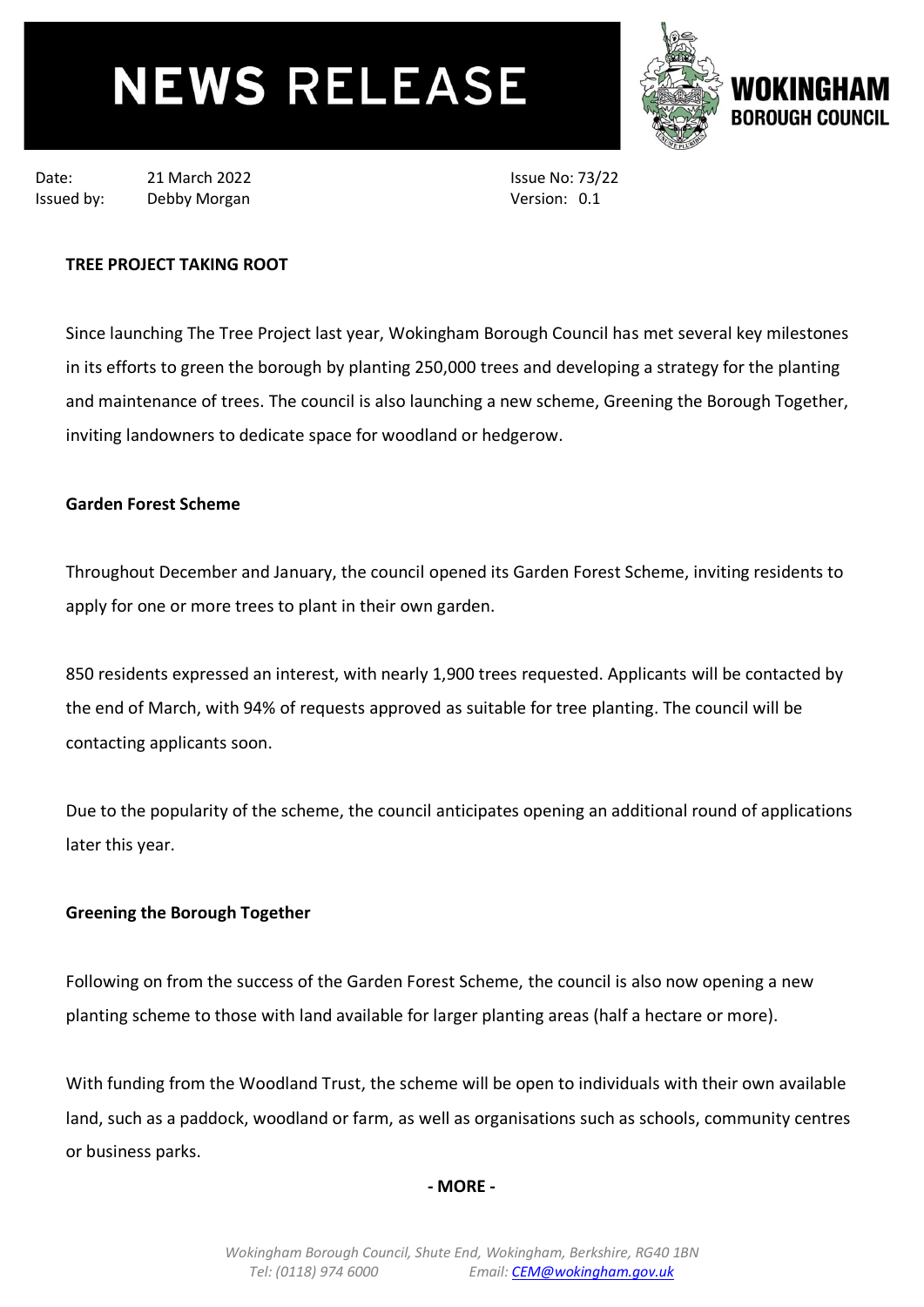To learn more about Greening the Borough Together, visit [Engage Wokingham Borough.](https://engage.wokingham.gov.uk/en-GB/projects/greening-the-borough-togeether)

## **250,000 Tree Project**

Planting of the 250,000 trees started in October 2021 and by the end of March, over 15,000 trees will have been planted.

Reaching this milestone was a collaborative effort with community groups, volunteers, town and parish councils, schools and private landowners helping to achieve this, with particular support from Freely Fruity who have co-ordinated volunteers across several planting projects.

Last week alone, trees and hedgerow have been planted at nine locations, with a new community orchard of 82 trees planted on Friday (18 March) taking place at Woosehill Meadows, led by the council and Freely Fruity and supported by Friends of the Emmbrook and Windmill Primary School and attended by councillor Gregor Murray and Wokingham Borough Council Mayor councillor Keith Baker.

Hurst Community Orchard saw 200m of new British native hedgerow being planted within their community orchard site. Our Countryside Service team helped carry out the planting and the trees and supplies have all been funded by the Woodland Trust Grant.

Visit the council's [Engage Wokingham Borough page](https://engage.wokingham.gov.uk/en-GB/folders/the-tree-project) to learn more.

#### **Tree Strategy**

In November 2021, the council asked for views on what should be included in a tree strategy. Feedback, touched on areas such as developer responsibilities, tree protection orders and tree maintenance.

The feedback, alongside council priorities and guidance from the Woodland Trust, will be used to create a tree strategy for the borough. The strategy is anticipated to be ready by the end of the year with further opportunities for public consultation planned before the final strategy is adopted.

**- MORE -**